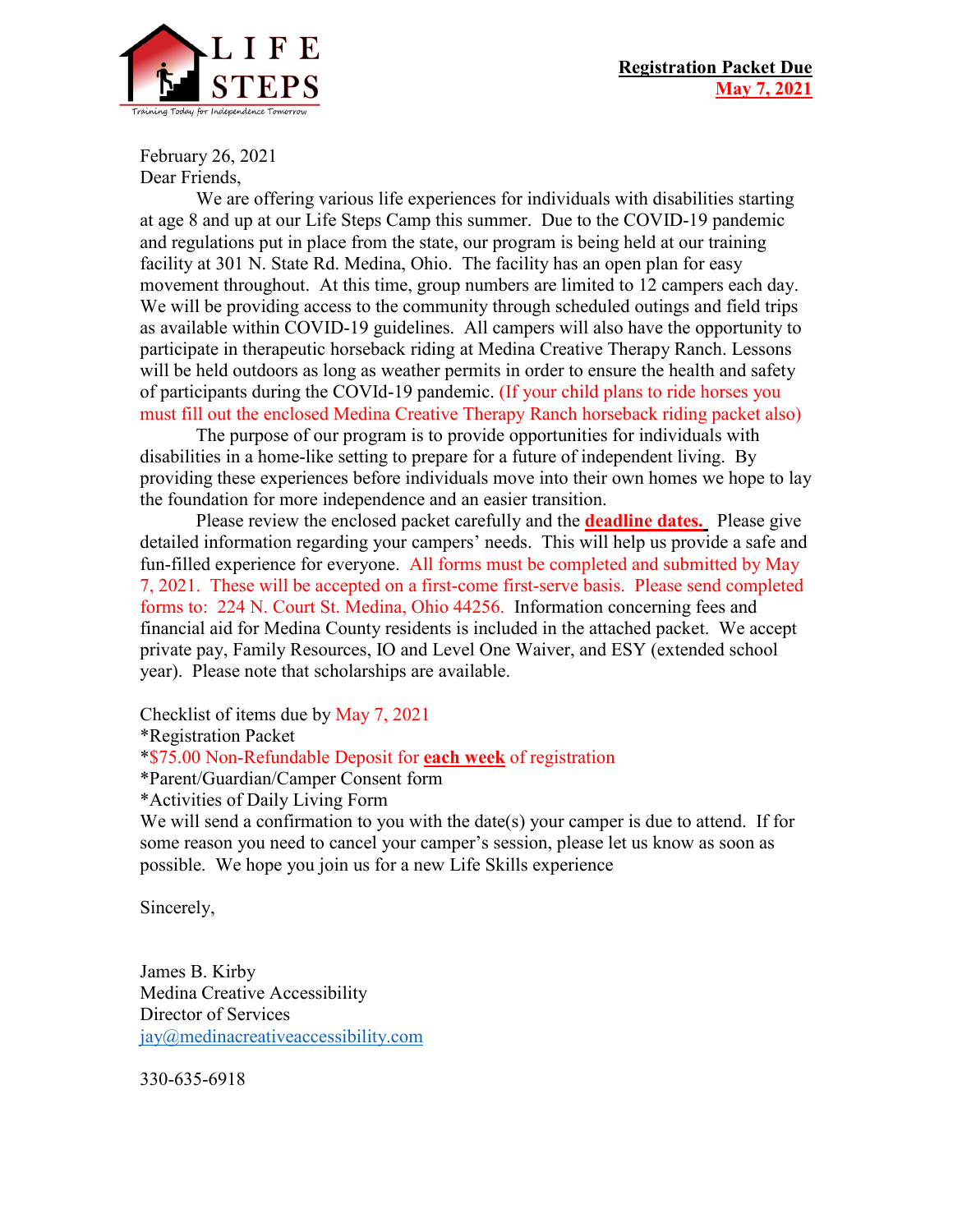

#### **CAMPER REGISTRATION**

Please mark an "X" on all weeks that your camper wishes to attend.

Camper's Name

| Tom Sawyer & Huck Finn Adventures June 21-25 |
|----------------------------------------------|
|                                              |
|                                              |
|                                              |
|                                              |
|                                              |
|                                              |
|                                              |
|                                              |

| Amount of deposit \$<br>May 7, 2021)                             |                | (\$75.00 non-refundable deposit for each week) (Balance due by |            |
|------------------------------------------------------------------|----------------|----------------------------------------------------------------|------------|
| Indicate form of payment                                         | Check enclosed | <b>Family Resources</b>                                        | Waiver     |
|                                                                  | School         | <b>Family First</b>                                            | Campership |
| Person, agency or organization responsible for payment:          |                |                                                                |            |
| Person, Agency, or Organization Responsible for payment Address: |                |                                                                |            |
|                                                                  |                |                                                                |            |

**Return registration forms with deposit to: Medina Creative Accessibility Life Steps 224 North Court St. Medina, Ohio 44256**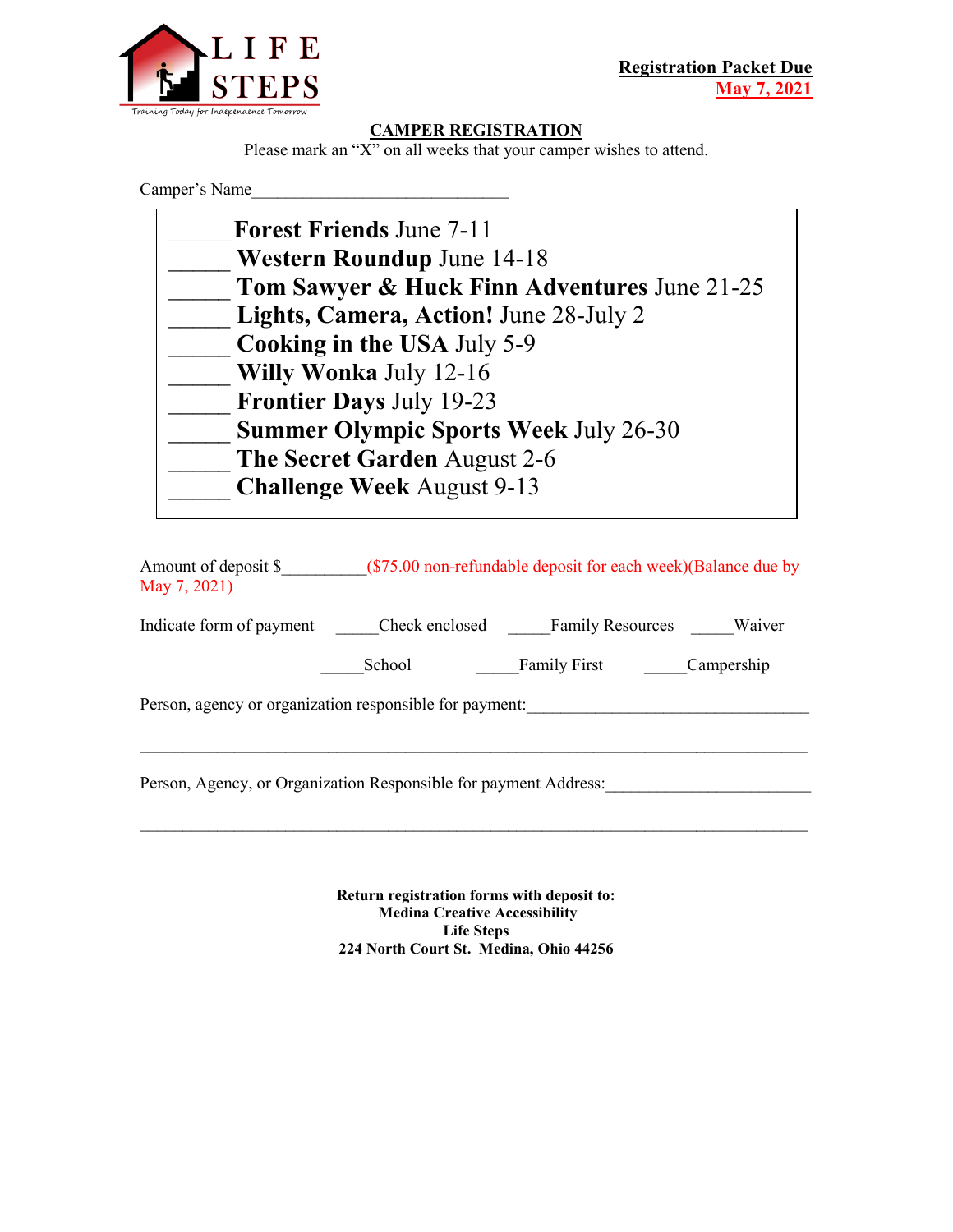

### **EMERGENCY MEDICAL FORM** (Page 1)

|                                                                                                                                                                                       |                           | Name / location of Preferred Hospital:                            |
|---------------------------------------------------------------------------------------------------------------------------------------------------------------------------------------|---------------------------|-------------------------------------------------------------------|
| Camper Name:<br>First<br>M.I.                                                                                                                                                         |                           |                                                                   |
| Individual own guardian:<br>Phone Number:<br>$\Box$ Yes                                                                                                                               | $\Box$ No                 |                                                                   |
| Current Address<br>Street                                                                                                                                                             | City                      | Zip<br>State<br>Unit#                                             |
| E-Mail:                                                                                                                                                                               |                           |                                                                   |
| Existing condition(s) for which medical interventions may be needed:                                                                                                                  |                           |                                                                   |
| <b>Existing Condition</b>                                                                                                                                                             |                           | Intervention                                                      |
|                                                                                                                                                                                       |                           |                                                                   |
|                                                                                                                                                                                       |                           |                                                                   |
|                                                                                                                                                                                       |                           |                                                                   |
| <b>Emergency Relief Medications</b>                                                                                                                                                   |                           |                                                                   |
| <b>Medication Name</b><br><b>Reason for Medication</b>                                                                                                                                |                           |                                                                   |
|                                                                                                                                                                                       |                           |                                                                   |
|                                                                                                                                                                                       |                           |                                                                   |
|                                                                                                                                                                                       |                           |                                                                   |
| <b>Dietary and Allergen Information</b>                                                                                                                                               |                           |                                                                   |
| Dietary Restrictions:                                                                                                                                                                 |                           | $\Box$ No                                                         |
| Individual's allergies (food, medication, environmental, insect stings, etc.)<br>$\Box$ Yes, see below:                                                                               | $\Box$ No known allergies |                                                                   |
| Allergen                                                                                                                                                                              |                           | Symptoms                                                          |
|                                                                                                                                                                                       |                           |                                                                   |
|                                                                                                                                                                                       |                           |                                                                   |
|                                                                                                                                                                                       |                           |                                                                   |
| Does the Individual Hold a Do-Not-Resuscitate (DNR) Order? (If answering "Yes", Medina Creative Accessibility<br>will require a copy of the DNR order form prior to service delivery) |                           |                                                                   |
| $\Box$ Yes, DNR Comfort Care (DNRCC)                                                                                                                                                  |                           | $\Box$ Yes, DNR Comfort Care – Arrest (DNRCC-Arrest)<br>$\Box$ No |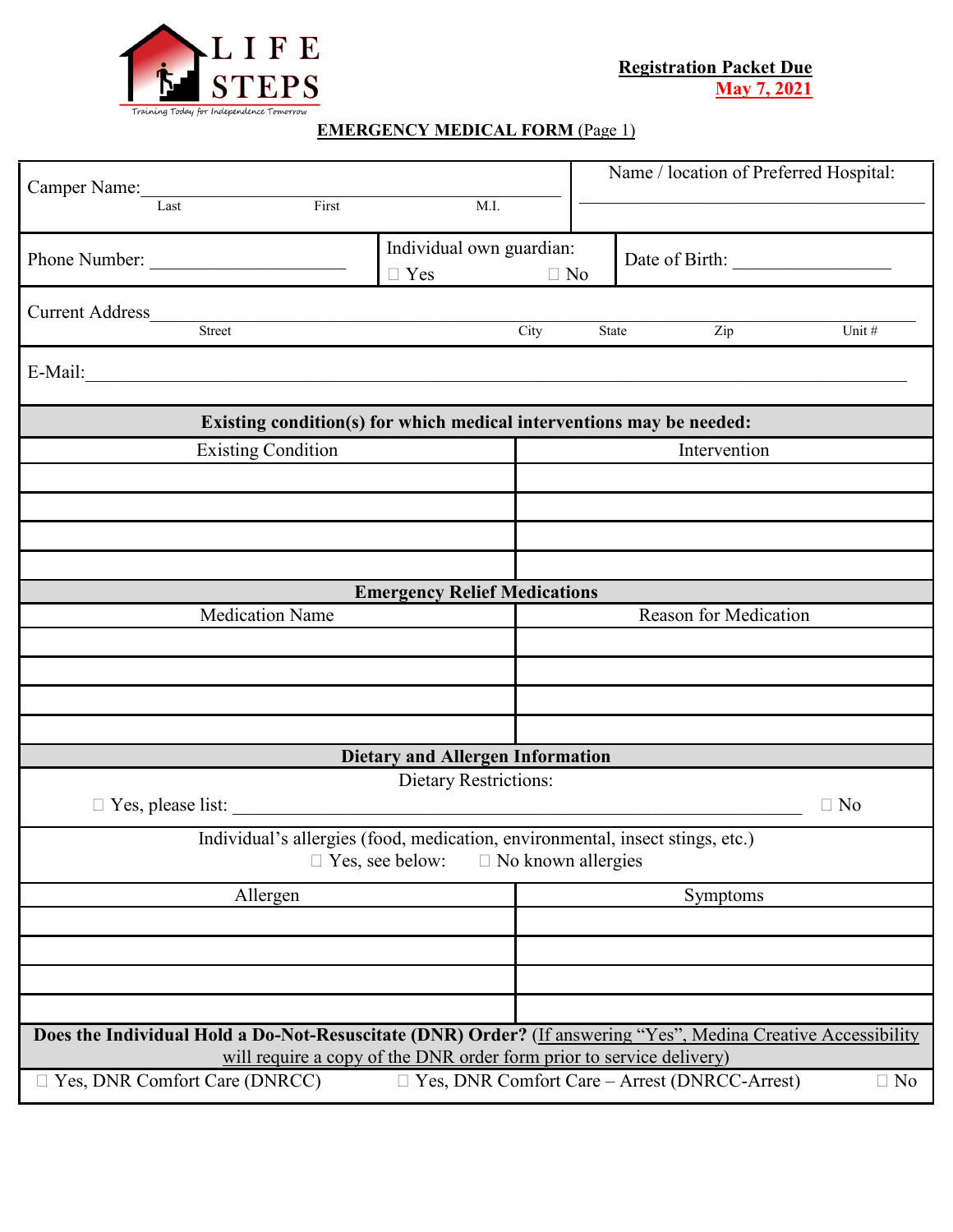

# **EMERGENCY MEDICAL FORM** (Page 2)

| Camper's Name:<br>First<br>M.I.<br>Last                                                                                                                                                                                                                                                                                                                                                         | Name of Preferred Hospital                               |
|-------------------------------------------------------------------------------------------------------------------------------------------------------------------------------------------------------------------------------------------------------------------------------------------------------------------------------------------------------------------------------------------------|----------------------------------------------------------|
| <b>Authorization for Emergency Medical Treatment</b>                                                                                                                                                                                                                                                                                                                                            |                                                          |
| I give my permission to Medina Creative Accessibility to seek medical care if needed in case of injury or illness. I also<br>give my permission to Medina Creative Accessibility to act on my behalf in the event of an emergency and to administer<br>CPR/First Aid if needed. I understand that if there is a DNR order in place, Medina Creative Accessibility will follow<br>the DNR order. |                                                          |
| Signature of Applicant:                                                                                                                                                                                                                                                                                                                                                                         | Date: $\frac{1}{\sqrt{1-\frac{1}{2}} \cdot \frac{1}{2}}$ |
|                                                                                                                                                                                                                                                                                                                                                                                                 | Date: $\qquad \qquad$                                    |
| In Case of an Emergency Please Contact                                                                                                                                                                                                                                                                                                                                                          |                                                          |
| Name:<br>First<br>Last                                                                                                                                                                                                                                                                                                                                                                          | Phone No.:                                               |
| <b>Current Address</b><br>City<br><b>Street</b>                                                                                                                                                                                                                                                                                                                                                 | Unit #<br>Zip<br>State                                   |
| E-Mail:                                                                                                                                                                                                                                                                                                                                                                                         |                                                          |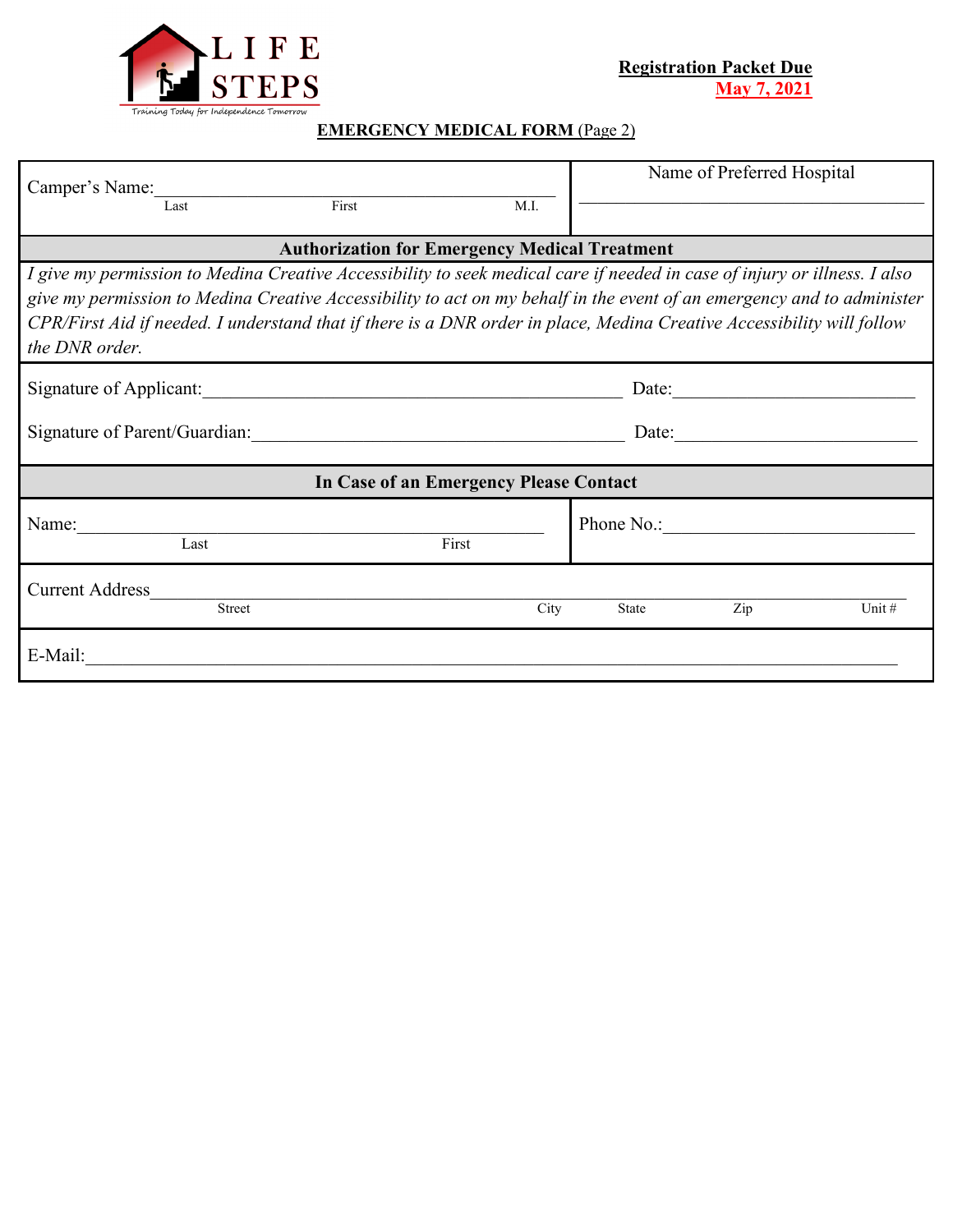

## **CAMPER INFORMATION**

| Camper's Name:                  | Last           | First<br>M.I.                                                                                                     |
|---------------------------------|----------------|-------------------------------------------------------------------------------------------------------------------|
|                                 |                | <b>Brief Description of Camper's Disability/Special Needs</b>                                                     |
|                                 |                |                                                                                                                   |
|                                 |                |                                                                                                                   |
|                                 |                |                                                                                                                   |
|                                 |                | Does the Camper Have any of the Following?                                                                        |
| Individual Education Plan (IEP) | $\bigcirc$ Yes |                                                                                                                   |
|                                 |                |                                                                                                                   |
| Behavioral Support Plan (BSP)   | $\bigcirc$ Yes |                                                                                                                   |
|                                 |                | Name of County the ISP is with:                                                                                   |
| Individual Support Plan (ISP)   | $\bigcirc$ Yes | Name of Service & Support Administrator:                                                                          |
|                                 |                |                                                                                                                   |
| Seizure Plan                    | $\bigcirc$ Yes | Please include a copy of the Seizure Plan outlined and signed by the<br>Camper's Physician with this application. |
|                                 |                | Description of communication devices, programs, or strategies:                                                    |
| Require Communication           | Yes<br>$(\ )$  |                                                                                                                   |
| Assistance                      |                |                                                                                                                   |
|                                 |                |                                                                                                                   |
|                                 |                | <b>Explaination to Enhance this Camper's Experience</b>                                                           |
|                                 |                |                                                                                                                   |
|                                 |                |                                                                                                                   |
|                                 |                |                                                                                                                   |
|                                 |                |                                                                                                                   |
|                                 |                | List Some Activities the Camper Enjoys, Additional Comments, or Suggestions                                       |
|                                 |                |                                                                                                                   |
|                                 |                |                                                                                                                   |
|                                 |                |                                                                                                                   |
|                                 |                |                                                                                                                   |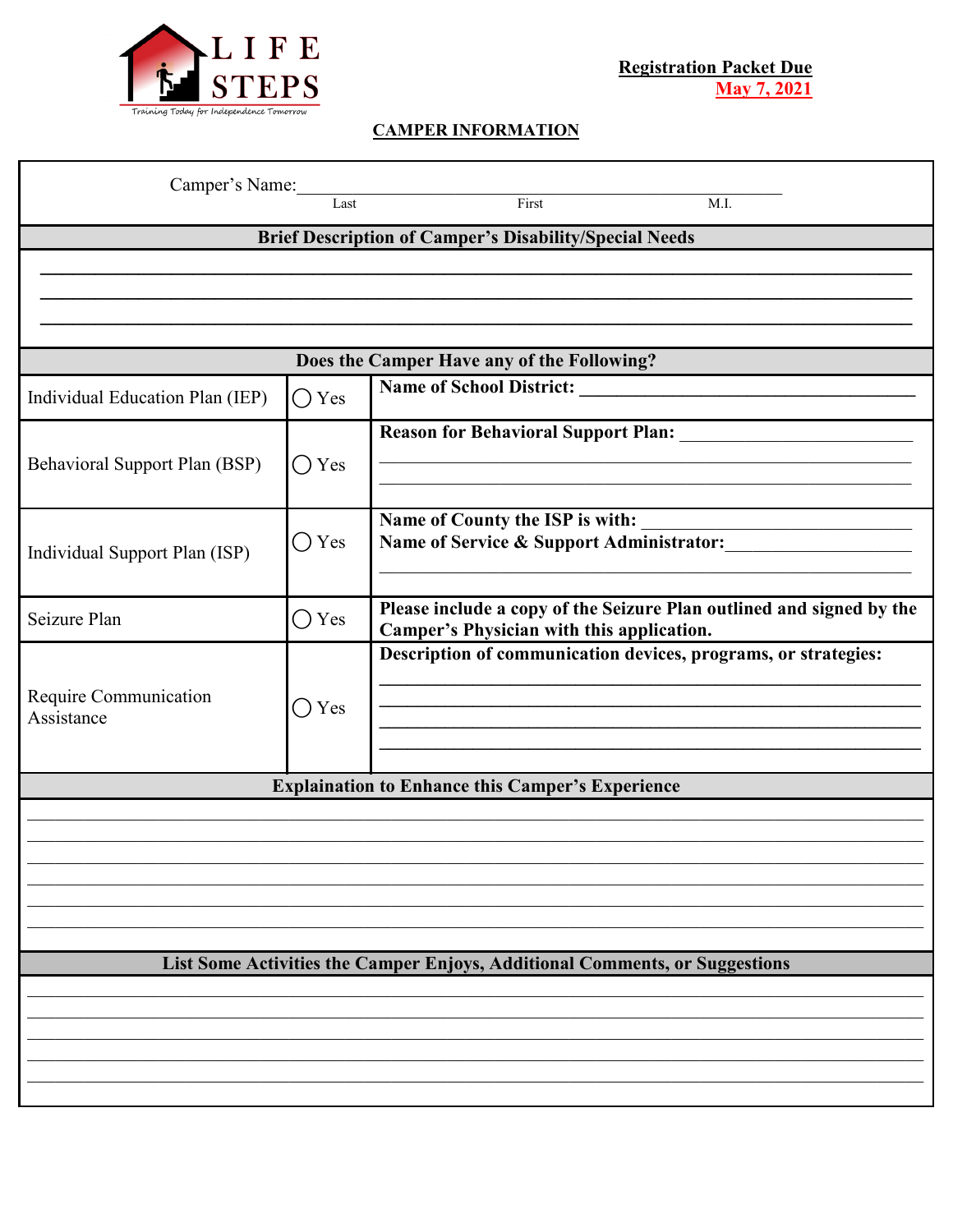

## **Camp Medical Record This is a required form – Due May 7, 2021 To Be Completed By Physician**

#### **A completed form is required for all campers.**

If the camper is taking prescription medication an exam must be performed within 12 months of arrival at camp. We will also accept a copy of another examination signed by camper's doctor if within these time frames.

| <b>Please Print Carefully:</b> | Camper's Name                                                 |  |
|--------------------------------|---------------------------------------------------------------|--|
|                                | Date of Birth: <u>Age:</u> Age:                               |  |
|                                | Please list Allergies if any:                                 |  |
|                                | Parent/Guardian: Phone: Phone:                                |  |
|                                | PHYSICIAN STATEMENT                                           |  |
|                                | Camper's Name                                                 |  |
|                                | TETANUS SHOT CURRENT (Within last 10 years): Yes_____ No____  |  |
|                                | Name of Physician prescribing medication: Phone: Phone:       |  |
|                                | Camper is to take Medications while at Life Steps as follows: |  |
|                                | Name of Medication   Dosage and Frequency   Dispensing Method |  |
|                                |                                                               |  |
|                                |                                                               |  |
|                                |                                                               |  |
|                                |                                                               |  |

Medical Diagnosis:\_\_\_\_\_\_\_\_\_\_\_\_\_\_\_\_\_\_\_\_\_\_\_\_\_\_\_\_\_\_\_\_\_\_\_\_\_\_\_\_\_\_\_\_\_\_\_\_\_\_\_\_\_\_\_\_

Please list all health concerns that staff should be aware of: **with all health** concerns that staff should be aware of:

**I certify the above applicant is fit to participate in the Life Steps program and is free of communicable disease:**

Physician Signature: <u>Date:</u>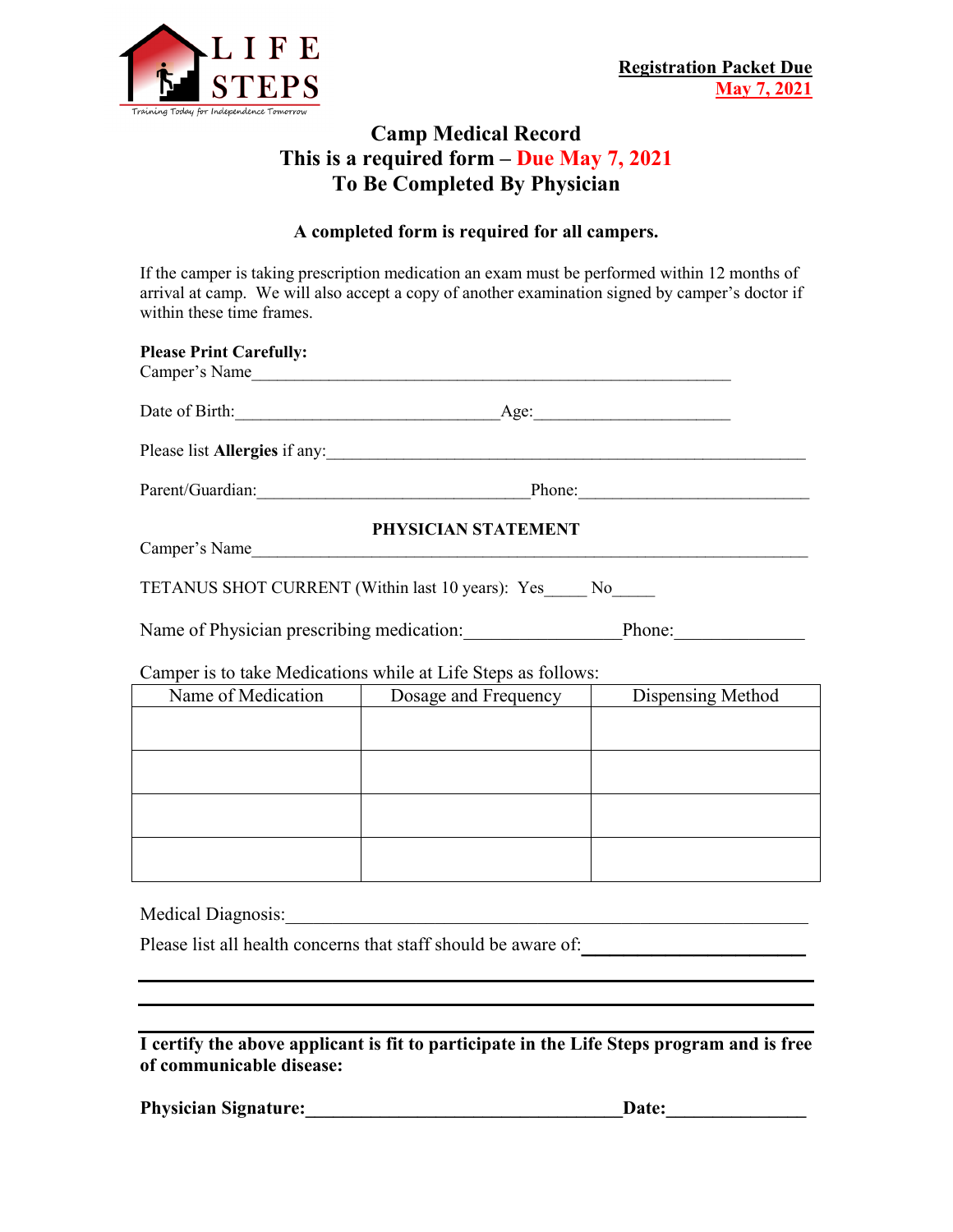

## **Physician Order Form for Medication Administration This is a required form – Due May 7, 2021 To Be Completed By Physician For Medications That Need Administered During Camp Hours**

|                                                                                                                                                                                                                                                                                                                             | DOB: $\qquad \qquad$ |
|-----------------------------------------------------------------------------------------------------------------------------------------------------------------------------------------------------------------------------------------------------------------------------------------------------------------------------|----------------------|
| Are there any Advanced Directives for this individual? $\Box$ Yes / $\Box$ No. If so, please<br>attach.                                                                                                                                                                                                                     |                      |
|                                                                                                                                                                                                                                                                                                                             |                      |
|                                                                                                                                                                                                                                                                                                                             |                      |
|                                                                                                                                                                                                                                                                                                                             |                      |
| Dietary Restrictions:                                                                                                                                                                                                                                                                                                       |                      |
|                                                                                                                                                                                                                                                                                                                             |                      |
| Medications/Treatments:<br>Please indicate the reason(s) the individual is taking each medication. For PRN medications, please indicate parameters in which the<br>medication should be given. Please include any OTC medications which should be administered on a scheduled/PRN basis by<br>delegated non-licensed staff. |                      |
|                                                                                                                                                                                                                                                                                                                             |                      |
|                                                                                                                                                                                                                                                                                                                             |                      |
|                                                                                                                                                                                                                                                                                                                             |                      |
|                                                                                                                                                                                                                                                                                                                             |                      |
|                                                                                                                                                                                                                                                                                                                             |                      |
|                                                                                                                                                                                                                                                                                                                             |                      |

\_\_\_\_\_\_\_\_\_\_\_\_\_\_\_\_\_\_\_\_\_\_\_\_\_\_\_\_\_\_\_\_\_\_\_\_\_\_\_\_\_\_\_\_\_\_\_\_\_\_\_\_\_\_\_\_\_\_\_\_\_\_\_\_\_\_\_\_\_\_\_\_\_\_\_\_\_\_

\_\_\_\_\_\_\_\_\_\_\_\_\_\_\_\_\_\_\_\_\_\_\_\_\_\_\_\_\_\_\_\_\_\_\_\_\_\_\_\_\_\_\_\_\_\_\_\_\_\_\_\_\_\_\_\_\_\_\_\_\_\_\_\_\_\_\_\_\_\_\_\_\_\_\_\_\_\_

Physician's Signature:

Physician orders are valid for one (1) year from the date of signature.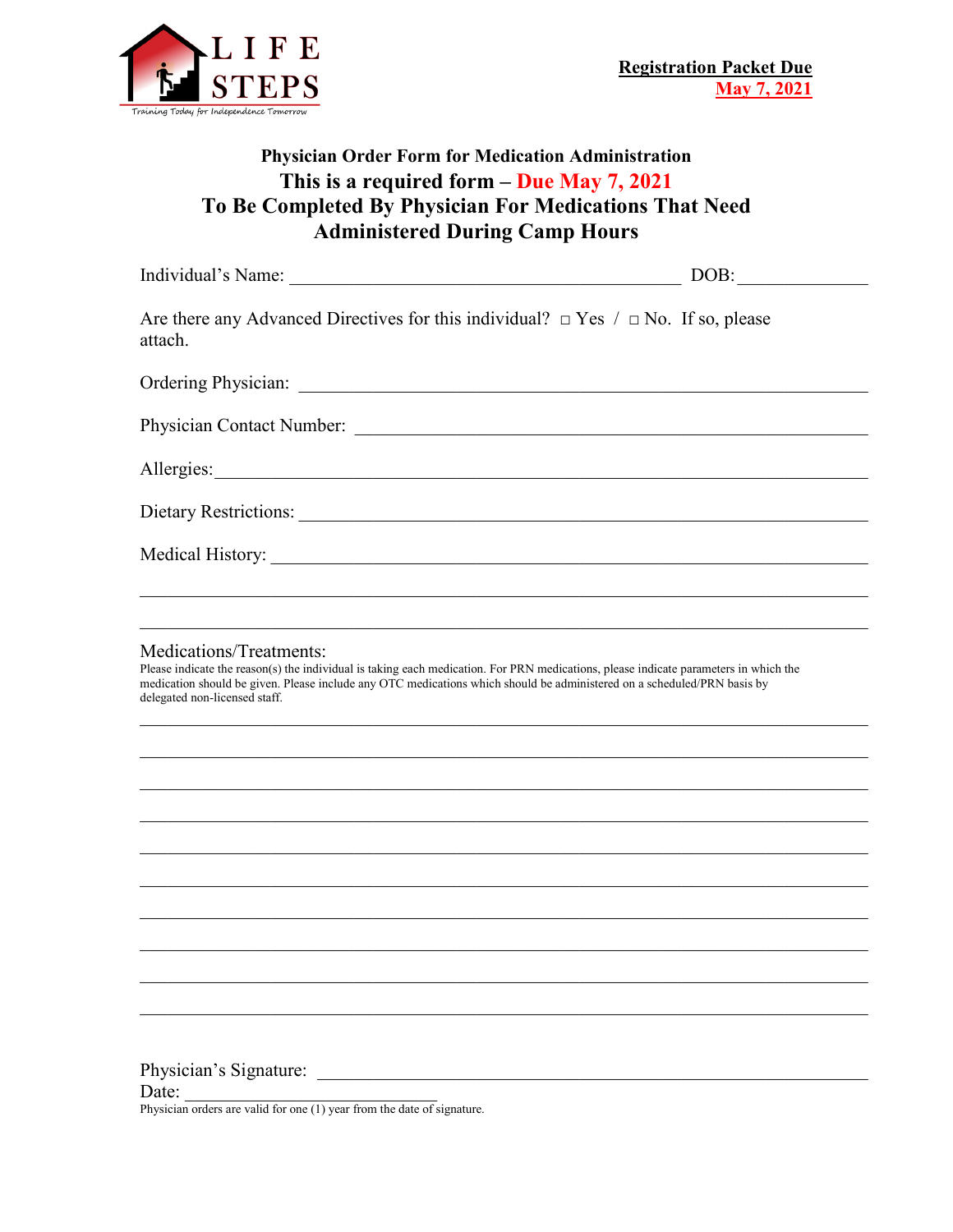

# **APPROVED PRN FORM**

# **TO BE COMPLETED AND SIGNED BY A PARENT OR GUARDIAN**

Camper's Name:\_\_\_\_\_\_\_\_\_\_\_\_\_\_\_\_\_\_\_\_\_\_\_\_\_\_\_\_ Date:\_\_\_\_\_\_\_\_\_\_\_\_\_\_

Allergies:\_\_\_\_\_\_\_\_\_\_\_\_\_\_\_\_\_\_\_\_\_\_\_\_\_\_\_\_\_\_\_\_\_\_\_\_\_\_\_\_\_\_\_\_\_\_\_\_\_\_\_\_\_

## Approved PRN Medications:

| <b>SYMPTOM</b>                 | <b>MEDICATION</b>          | <b>DOSAGE</b>                 |
|--------------------------------|----------------------------|-------------------------------|
| Headache, Pain, Fever          | Acetaminophen              | Per product recommendation on |
|                                |                            | campers age and weight        |
| Muscle aches, menstrual cramps | Ibuprofen                  | Per product recommendation on |
|                                |                            | campers age and weight        |
| Nasal Congestion               | Sudafed                    | Per product recommendation on |
|                                |                            | campers age and weight        |
| Sore Throat                    | Chloraseptic               | Per product recommendation on |
|                                |                            | campers age and weight        |
| Stomach Ache, Indigestion      | Pepto Bismol               | Per product recommendation on |
|                                |                            | campers age and weight        |
| Sun Protection                 | Sun Block SPF #30          | Per product recommendation on |
|                                |                            | campers age and weight        |
| <b>Sunburn</b>                 | Americaine Spray           | Per product recommendation on |
|                                |                            | campers age and weight        |
| Dry Skin                       | Moisturizing Lotion        | Per product recommendation on |
|                                |                            | campers age and weight        |
| Cuts, Abrasions                | Hydrogen Peroxide          | Per product recommendation on |
|                                | <b>Bacitracin Ointment</b> | campers age and weight        |

Parent or Guardian Signature: \_\_\_\_\_\_\_\_\_\_\_\_\_\_\_\_\_\_ Date:\_\_\_\_\_\_\_\_\_\_\_\_\_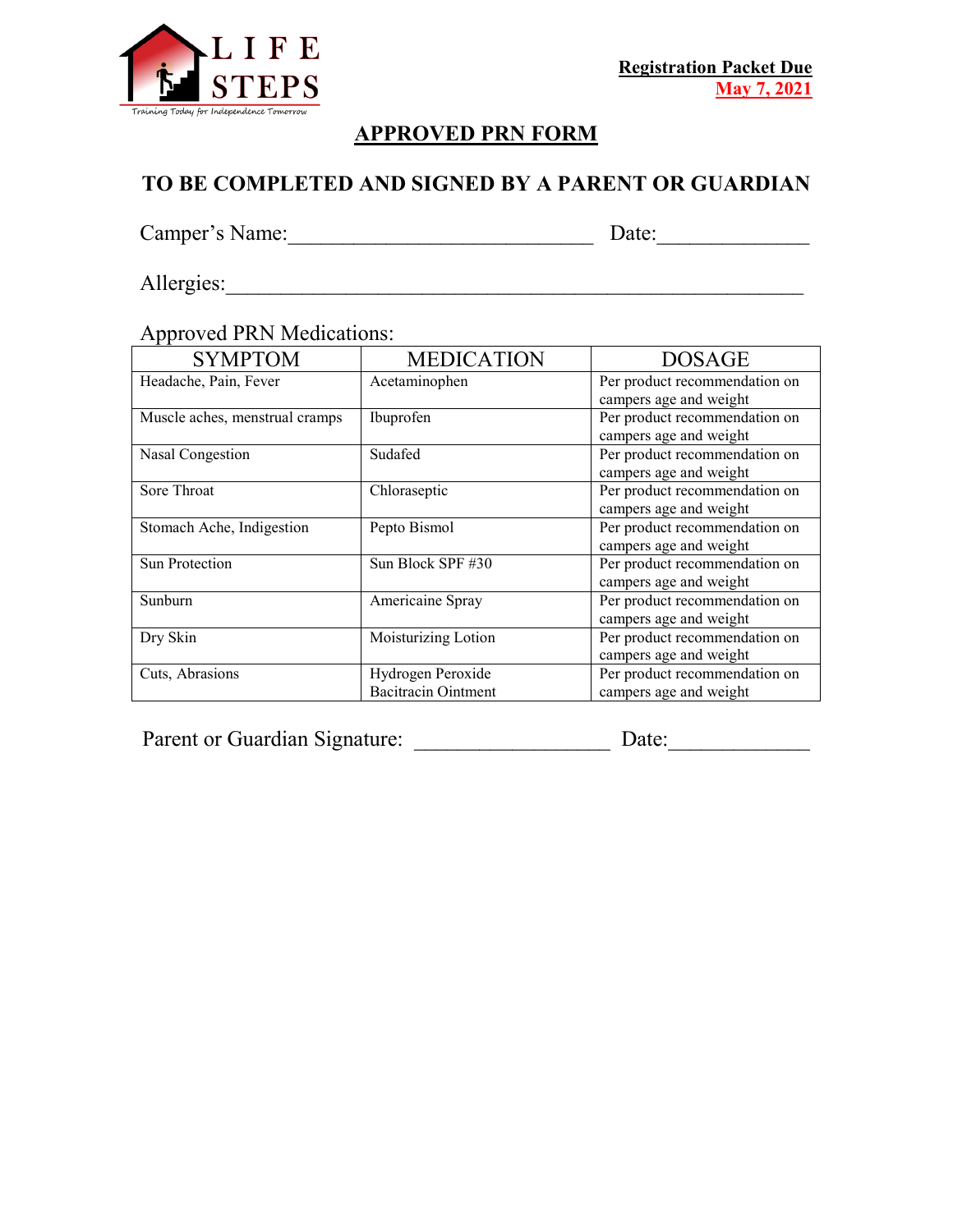

# **LIFE STEPS Consent Form**

Camper's Name:\_\_\_\_\_\_\_\_\_\_\_\_\_\_\_\_\_\_\_\_\_\_\_\_\_\_\_\_\_\_\_\_\_\_\_\_\_\_\_\_\_\_\_\_\_\_\_\_

| <b>Yes</b> | No I authorize Life Steps staff to act for me<br>in a responsible manner in case of an emergency<br>that requires medical care.                                                                                            |
|------------|----------------------------------------------------------------------------------------------------------------------------------------------------------------------------------------------------------------------------|
| <b>Yes</b> | No I authorize the Camp Director or authorized staff to<br>administer the campers medication as listed on their<br>medical form.                                                                                           |
| Yes        | No I give permission for Life Steps staff to transport camper<br>for outings and activities.                                                                                                                               |
| Yes        | No I give MCA permission to photograph or video tape<br>Camper while they are engaged in activities.<br>I also give permission for the public<br>dissemination of this material for education and<br>promotional purposes. |

I authorize the following individuals listed to pick up my camper.

Parent or Guardian Signature\_\_\_\_\_\_\_\_\_\_\_\_\_\_\_\_\_\_\_\_\_\_\_ Date:\_\_\_\_\_\_\_\_\_\_

<u> 1989 - Johann Barn, amerikan bernama di sebagai bernama di sebagai bernama di sebagai bernama di sebagai ber</u> the control of the control of the control of the control of the control of the control of the control of the control of the control of the control of the control of the control of the control of the control of the control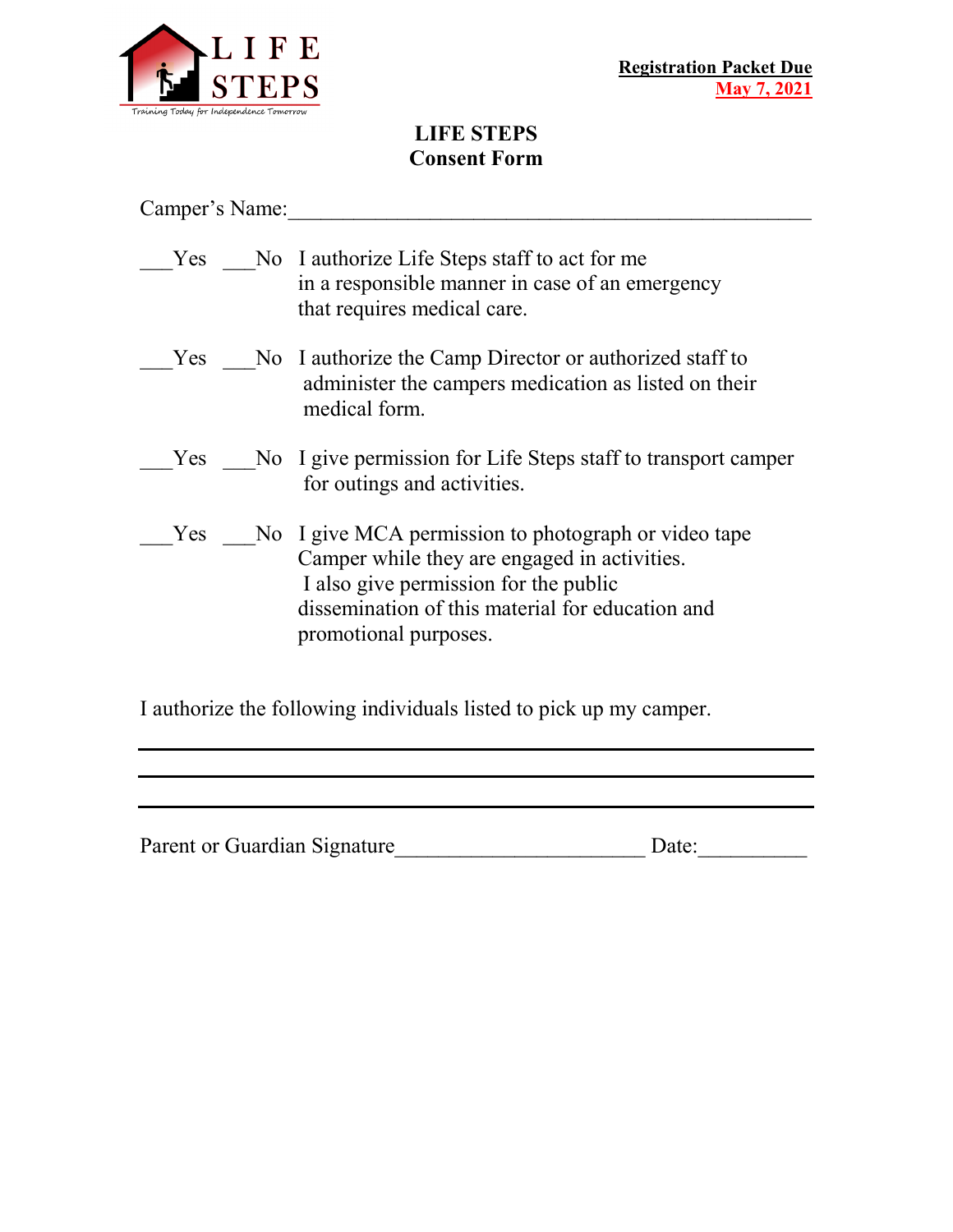

#### **ACTIVITIES OF DAILY LIVING FORM - DUE May 7, 2021 CAMPER'S NAME:** \_\_\_\_\_\_\_\_\_\_\_\_\_\_\_\_\_\_\_\_\_\_\_\_\_\_\_\_\_\_\_\_\_**DATE**\_\_\_\_\_\_\_\_\_\_\_\_\_

#### **Please be as specific as possible: EATING/DRINKING:**  \_\_\_Independent Difficulty swallowing Needs food cut up and special plate or utensil (list) \_\_\_Must be fed \_\_\_Can use straw

Explain:

## **DIET:**

\_\_\_Normal Low salt Low calorie – Total calories Diabetic – Total calories \_\_\_Knows limits \_\_\_Chopped food \_\_\_Blended/pureed food List food restrictions:

List food allergies: \_\_\_\_\_\_\_\_\_\_\_\_\_\_\_\_\_\_\_\_\_\_\_\_\_\_\_\_\_\_\_\_\_\_\_\_\_

**SWIMMING:** 

Requires Life Jacket or Floatation Device

\_\_\_\_\_\_\_\_\_\_\_\_\_\_\_\_\_\_\_\_\_\_\_\_\_\_\_\_\_\_\_\_\_\_\_\_\_ **\_\_\_\_\_\_\_\_\_\_\_\_\_\_\_\_\_\_\_\_\_\_\_\_\_\_\_\_\_\_\_\_\_\_\_\_\_** 

#### **MOBILITY:**

- \_\_\_Walks independently
- Walks: Needs assist w/ slopes, rough areas
- \_\_\_Wheelchair: Independent
- Wheelchair: Assist w/ slopes, rough areas

\_\_\_\_\_\_\_\_\_\_\_\_\_\_\_\_\_\_\_\_\_\_\_\_\_\_\_\_\_\_\_\_\_\_\_\_\_

- \_\_\_Wheelchair: Needs assist at all times
- \_\_\_Wheelchair: Long distances only
- Requires rest during the day

#### **DRESSES/UNDRESSES:**

- \_\_\_Independent
- Needs partial assistance
- Needs total assistance

Explain:

#### **BATHROOM:**

- \_\_\_Independent
- \_\_\_Bladder incontinence
- \_\_\_Bowel incontinence
- \_\_\_Requires prompting for toileting
- Needs transfer to toilet
- Needs assistance wiping
- Needs total assistance
- Uses toilet chair
- \_\_\_Uses special undergarments

#### **TRANSFERS:**

Camper weighs: lbs. Can make independently

Pivot transfers/can bear weight on feet

\_\_\_\_\_\_\_\_\_\_\_\_\_\_\_\_\_\_\_\_\_\_\_\_\_\_\_\_\_\_\_\_\_\_\_\_\_

\_\_\_\_\_\_\_\_\_\_\_\_\_\_\_\_\_\_\_\_\_\_\_\_\_\_\_\_\_\_\_\_\_\_\_\_\_\_ \_\_\_\_\_\_\_\_\_\_\_\_\_\_\_\_\_\_\_\_\_\_\_\_\_\_\_\_\_\_\_\_\_\_\_\_\_\_

 $\mathcal{L}_\text{max}$  , where  $\mathcal{L}_\text{max}$  and  $\mathcal{L}_\text{max}$  and  $\mathcal{L}_\text{max}$ \_\_\_\_\_\_\_\_\_\_\_\_\_\_\_\_\_\_\_\_\_\_\_\_\_\_\_\_\_\_\_\_\_\_ \_\_\_\_\_\_\_\_\_\_\_\_\_\_\_\_\_\_\_\_\_\_\_\_\_\_\_\_\_\_\_\_\_\_\_\_\_\_

- Must be lifted  $*$
- Please explain:

\* must provide own Hoyer, if needed.

#### **BATHING:**

- \_\_\_Independent
- Needs partial assistance
- Needs total assistance
- Uses shower
- Uses shower chair

Explain:  $\qquad \qquad \qquad$ 

#### **ADAPTIVE EQUIPMENT:**

- \_\_\_Glasses
- \_\_\_Contacts
- \_\_\_Hearing Aid
- \_\_\_Dentures

\_\_\_Other

 $(list)$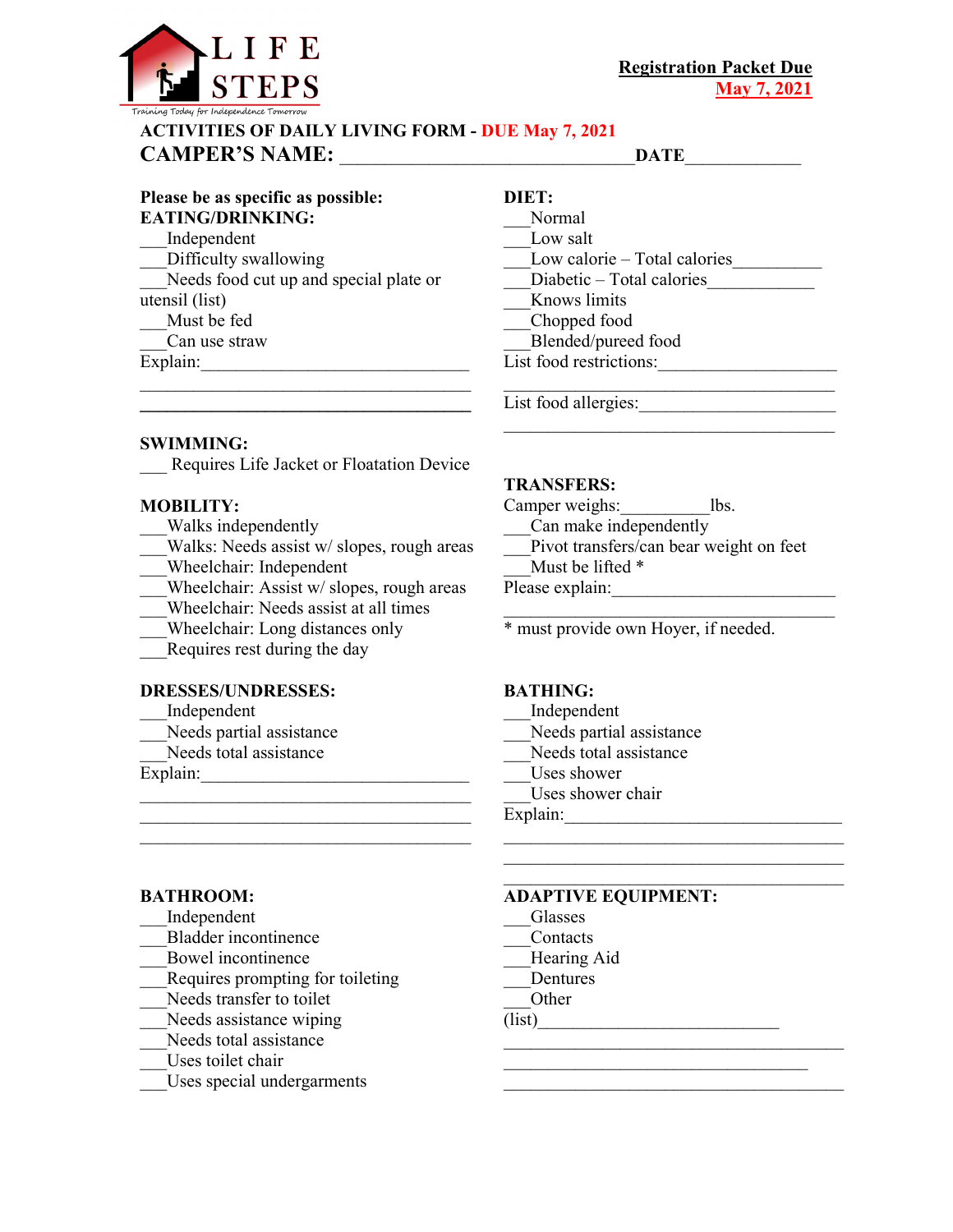



# **LIFE STEPS CAMPERSHIP APPLICATION**

Assistance may be available for those unable to attend for financial reasons. Please indicate the amount you are able to pay in the space provided below. Partial payment allows us to grant camperships to more individuals. To apply for this assistance, please fill in the following information and a representative will contact you.

| <b><i>(Please Circle)</i></b> Camper will attend: Week 1 2 3 4 5 6 7 8 9 10 |
|-----------------------------------------------------------------------------|
| Please indicate amount you are able to pay towards camp fee:                |
| \$                                                                          |

Waiver funding: Yes \_\_\_\_\_\_ No\_\_\_\_\_\_ Family Resources Yes\_\_\_\_\_ No\_\_\_\_\_

If yes, the amount applied toward Life Steps Camp: \$ Camper's Name:

Address: \_\_\_\_\_\_\_\_\_\_\_\_\_\_\_\_\_\_\_\_\_\_\_\_\_\_\_\_\_\_\_\_\_\_\_\_\_\_\_\_\_\_\_\_\_\_\_\_

 $\mathcal{L}_\text{G}$  , and the contribution of the contribution of the contribution of the contribution of the contribution of the contribution of the contribution of the contribution of the contribution of the contribution of t

 $\mathcal{L}_\text{G} = \{ \mathcal{L}_\text{G} \mid \mathcal{L}_\text{G} \text{ and } \mathcal{L}_\text{G} \text{ and } \mathcal{L}_\text{G} \text{ and } \mathcal{L}_\text{G} \text{ and } \mathcal{L}_\text{G} \text{ and } \mathcal{L}_\text{G} \text{ and } \mathcal{L}_\text{G} \text{ and } \mathcal{L}_\text{G} \text{ and } \mathcal{L}_\text{G} \text{ and } \mathcal{L}_\text{G} \text{ and } \mathcal{L}_\text{G} \text{ and } \mathcal{L}_\text{G} \text{ and } \$ 

 $\mathcal{L}_\text{max}$  , and the contract of the contract of the contract of the contract of the contract of the contract of the contract of the contract of the contract of the contract of the contract of the contract of the contr

Phone:

Email:\_\_\_\_\_\_\_\_\_\_\_\_\_\_\_\_\_\_\_\_\_\_\_\_\_\_\_\_\_\_\_\_\_\_\_\_\_\_\_\_\_\_\_\_\_\_\_\_\_\_\_

Reason for applying: \_\_\_\_\_\_\_\_\_\_\_\_\_\_\_\_\_\_\_\_\_\_\_\_\_\_\_\_\_\_\_\_\_\_\_\_\_\_\_